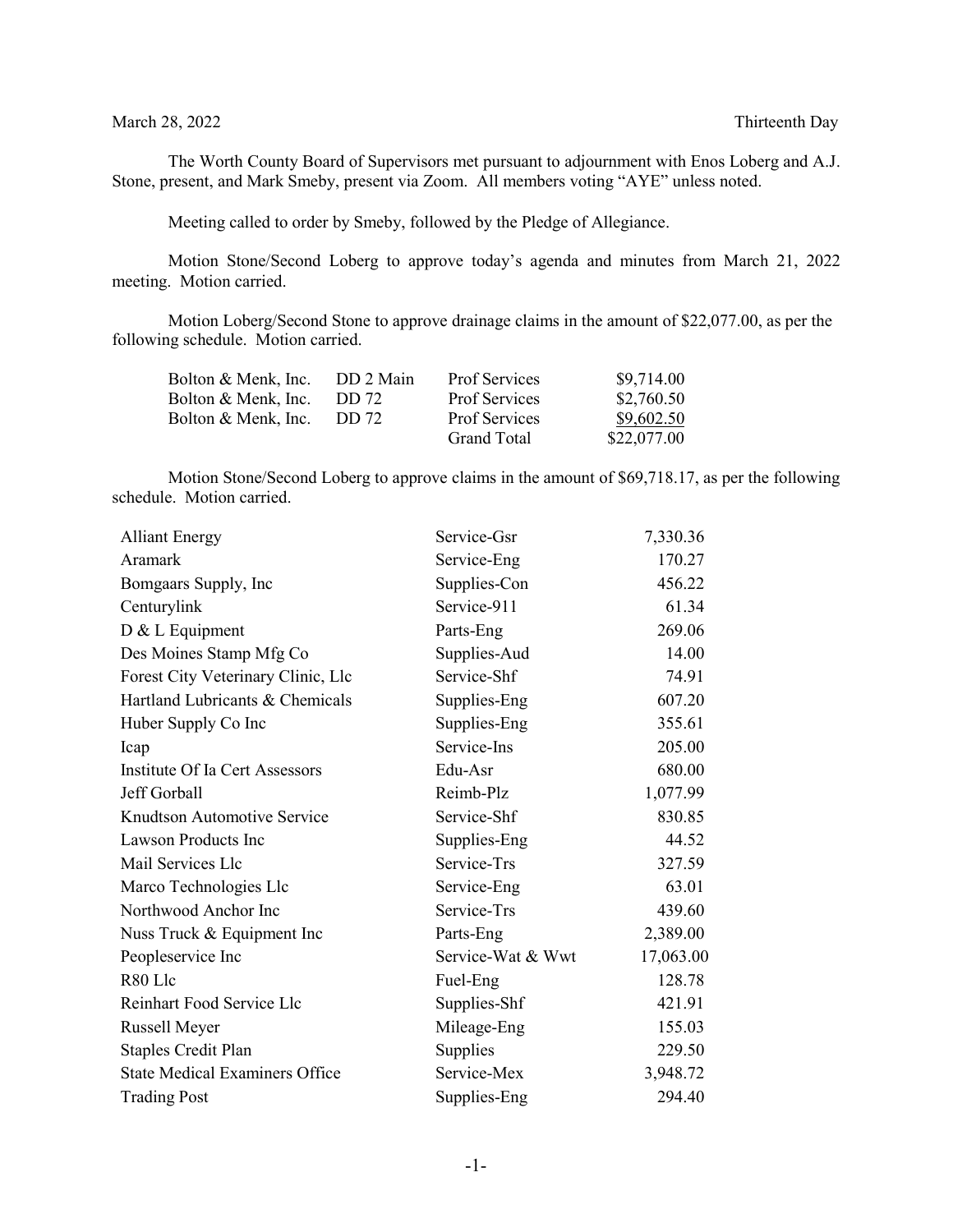| Vanguard Appraisals Inc | Service-Asr        | 27,679.50 |
|-------------------------|--------------------|-----------|
| Verizon Wireless        | Service-Eng        | 186.37    |
| Visa                    | Service-Shf        | 189.98    |
| Worth County Fair       | Reimb-Ins          | 4,024.45  |
|                         | <b>Grand Total</b> | 69,718.17 |

Motion Stone/Second Loberg to acknowledge and place on file the manure management plan for C.B. Neel & Sons #63839(Dad's Site) and #63840(Home Site). Motion carried.

Motion Stone/Second Smeby to approve the National Child Abuse Awareness Prevention Month Proclamation. Motion carried.

Motion Stone/Second Loberg to approve the Worth County Honey Bee Day Proclamation. Motion carried.

Motion Stone/Second Loberg to approve the FY23 Health Insurance Premium Employer share at Plan 9 - \$950.00/month/employee. Motion carried.

Motion Stone/Second Loberg to adopt a resolution to approve the Salary Recommendations for Elected Officials. Motion Carried.

#### **RESOLUTION 2022.03.28.01**

WHEREAS, the Worth County Compensation Board meets annually to recommend a compensation schedule for elected officials for the fiscal year immediately following, in accordance with Iowa Code Chapters 331.905 and 331.907, and

WHEREAS, the Worth County Compensation Board met on December 1, 2021, and made the following salary recommendations for the following elected officials for the fiscal year beginning July 1, 2022:

| Elected Official | <b>Current Salary</b> | Proposed Increase | Recommended Salary |
|------------------|-----------------------|-------------------|--------------------|
| Auditor          | \$59,922              | $6.00\%$          | \$63,517           |
| County Attorney  | \$86,732              | $3.00\%$          | \$89,334           |
| Recorder         | \$59,922              | $6.00\%$          | \$63,517           |
| <b>Sheriff</b>   | \$77,315              | 8.00%             | \$83,500           |
| Supervisor-Chair | \$31,252              | $3.00\%$          | \$32,175           |
| Supervisors      | \$30,752              | $3.00\%$          | \$31,675           |
| Treasurer        | \$59,922              | $6.00\%$          | \$63,517           |

THEREFORE, BE IT RESOLVED that the Worth County Board of Supervisors approves the following salary adjustments for the following elected officials for the fiscal year beginning July 1, 2022:

| Elected Official       | <b>Approved Salary</b> | <b>Approved Increase</b> |
|------------------------|------------------------|--------------------------|
| Auditor                | \$63,517               | $6.00\%$                 |
| <b>County Attorney</b> | \$89,334               | 3.00%                    |
| Recorder               | \$63,517               | $6.00\%$                 |
| Sheriff                | \$83,500               | 8.00%                    |
| Supervisor-Chair       | \$32,175               | 3.00%                    |
| Supervisors            | \$31,675               | $3.00\%$                 |
| Treasurer              | \$63,517               | $6.00\%$                 |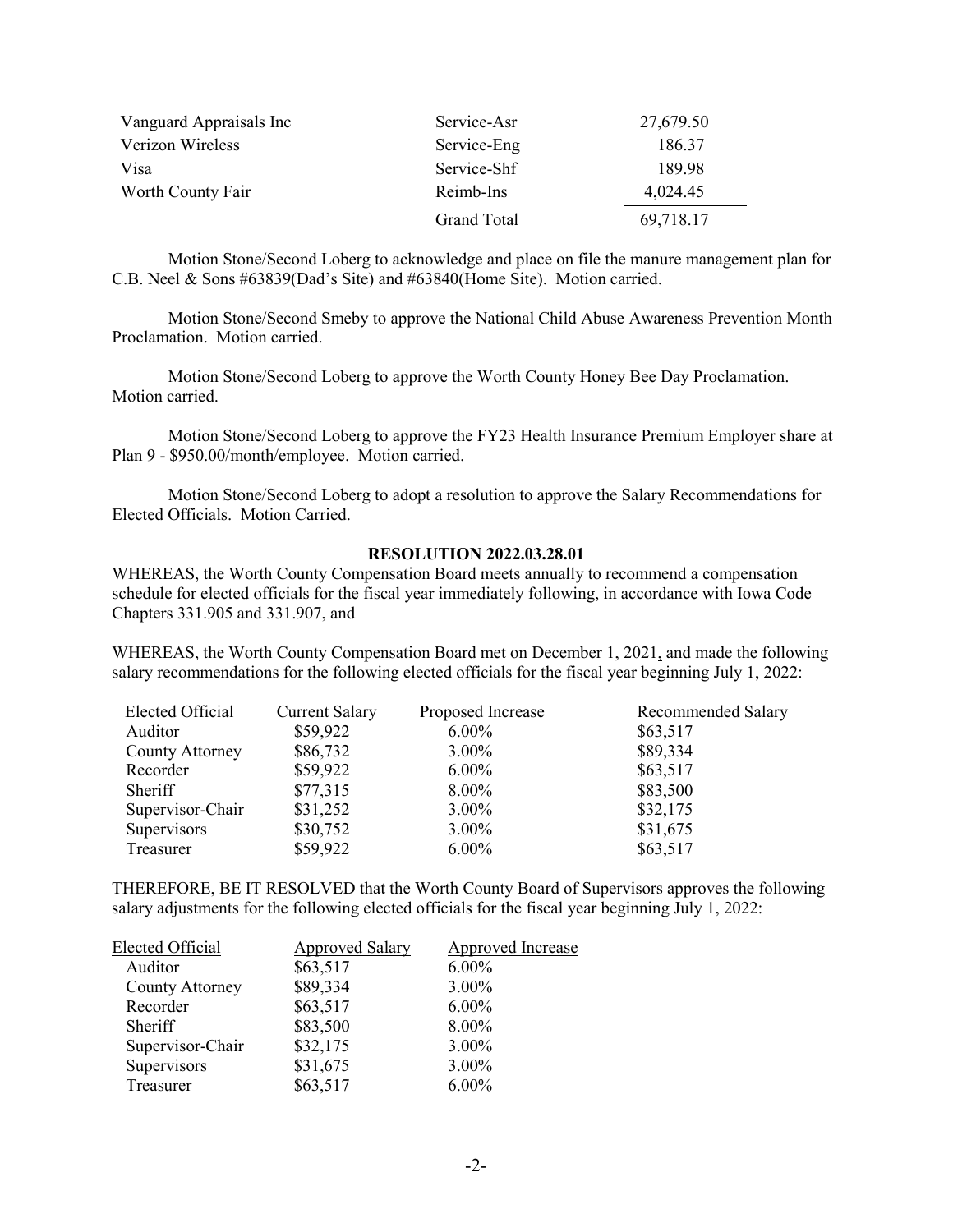Approved this  $28<sup>th</sup>$  day of March, 2022.

WORTH COUNTY BOARD OF SUPERVISORS ATTEST: Mark Smeby, Chairperson Jacki A. Backhaus, Auditor

Motion Loberg/Second Stone to appoint Larry M. Johnson to the County Eminent Domain Compensation Board (person having knowledge of property values). Motion carried.

Chairperson Smeby recessed the regular session at 8:51 A.M.

Motion Loberg/Second Stone to open Public Hearing-FY22 Budget Amendment Hearing at 8:51 A.M. Motion carried.

Auditor Backhaus explained the budget amendment. Public comment was heard.

Motion Loberg/Second Stone to close the public hearing at 8:53 A.M. Motion carried.

Chairperson Smeby reconvened the regular session.

Motion Stone/Second Loberg to adopt a resolution to approve the FY22 Budget Amendment. Roll call: Stone-aye; Loberg-aye; Smeby-aye. Motion carried.

## **RESOLUTION 2022.03.28.02 Amend Fiscal Year 2021/22 Worth County Budget**

**WHEREAS,** RESOLUTION #2022.03.28.02 Amends Fiscal Year 2021-2022 Worth County Budget as was published in official County newspapers (Northwood Anchor and Manly Junction Signal) March 16 & March 17, 2022, to authorize an amendment and appropriation of funds to the appropriate departments as specified;

**WHEREAS**, increase/decrease in revenues are:

| <b>NONDEPARTMENTAL</b> | <b>ARP GRANT</b>                         | 0004-4-99-9100-234800 | \$716,836.50   |
|------------------------|------------------------------------------|-----------------------|----------------|
| <b>BUDGETARY</b>       | <b>OTHR INTERFUND OPERATING FUND TSF</b> | 0020-0-20-0200-90900  | \$500,000.00   |
| <b>TRANSFERS</b>       |                                          |                       |                |
| <b>BUDGETARY</b>       | <b>OTHR INTERFUND OPERATING FUND TSF</b> | 0001-0-96-0300-909000 | \$500,000.00   |
| <b>TRANSFERS</b>       |                                          |                       |                |
| <b>BUDGETARY</b>       | <b>OTHR INTERFUND OPERATING FUND TSF</b> | 0020-0-96-0300-909000 | \$1,500,000.00 |
| <b>TRANSFERS</b>       |                                          |                       |                |

**WHEREAS**, increase/decrease in expenditures are:

| <b>CAPITAL PROJECTS</b> | <b>WATER/SEWER STRUCTURES</b>           | 0004-15-9100-62500     | 700,000.00     |
|-------------------------|-----------------------------------------|------------------------|----------------|
| <b>GENERAL SERVICES</b> | <b>CUSTODIAL SUPPLIES</b>               | 0001-51-9100-000-23200 | \$1,000.00     |
| <b>GENERAL SERVICES</b> | <b>SAFETY &amp; PROTECTIVE SUPPLIES</b> | 0001-51-9100-000-29300 | \$1,000.00     |
| <b>GENERAL SERVICES</b> | NATURAL GAS, LP GAS, FUEL OIL           | 0001-51-9100-000-43000 | \$5,000.00     |
| <b>GENERAL SERVICES</b> | <b>FIXED PLANT EQUIP-MAINT/REPAIR</b>   | 0001-51-9100-000-44224 | \$15,000.00    |
| <b>GENERAL SERVICES</b> | <b>AGRICULTURAL &amp; HORTICULTURAL</b> | 0001-51-9100-000-63000 | \$1,500.00     |
| <b>BUDGETARY</b>        | <b>TO SECONDARY ROAD FUND</b>           | 0001-96-0301-000-81200 | \$500,000.00   |
| <b>TRANSFERS</b>        |                                         |                        |                |
| <b>BUDGETARY</b>        | TO OTHER BUDGETARY FUNDS                | 0038-96-0300-000-81400 | \$500,000.00   |
| <b>TRANSFERS</b>        |                                         |                        |                |
| <b>BUDGETARY</b>        | TO OTHER BUDGETARY FUNDS                | 0038-96-0300-000-81400 | \$1,500,000.00 |
| <b>TRANSFERS</b>        |                                         |                        |                |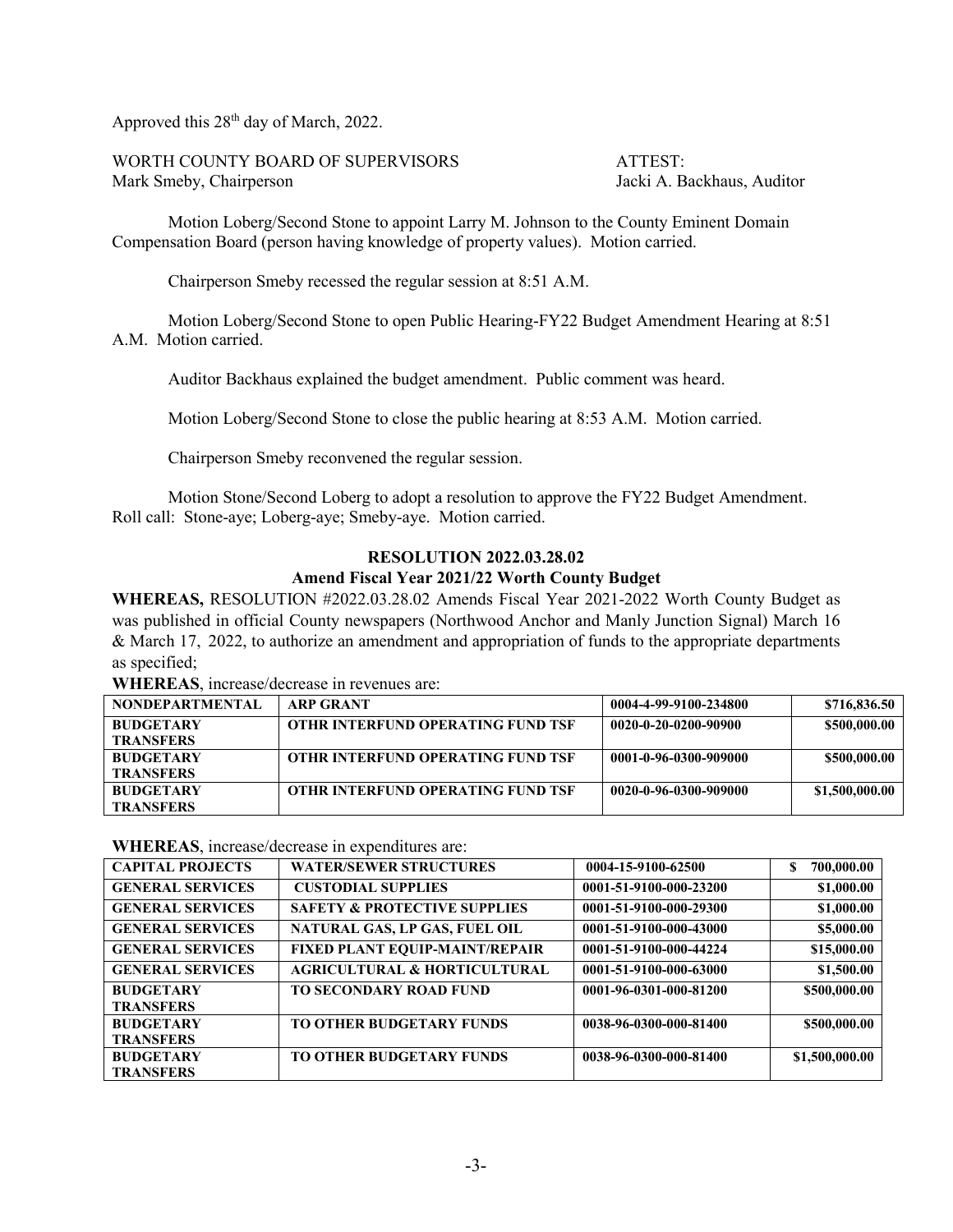**BE IT DULY ADOPTED** this 28<sup>th</sup> day of March, 2022, with the vote thereon being as follows:

| AYES:   | Stone, Smeby and Loberg |
|---------|-------------------------|
| NAYS:   | None                    |
| ABSENT: | None                    |

WORTH COUNTY BOARD OF SUPERVISORS Mark Smeby, Chairperson Enos Loberg, Co-Chairperson Aaron Stone, Supervisor

ATTEST: Jacki A. Backhaus, Board Clerk and County Auditor

Chairperson Smeby recessed the regular session at 9:00 A.M.

Motion Stone/Second Loberg to open Public Hearing-FY23 Budget Hearing at 9:00 A.M. Motion carried.

Auditor Backhaus explained the budget. Public comment was heard.

Motion Stone/Second Loberg to close the public hearing at 9:03 P.M. Motion carried.

Chairperson Smeby reconvened the regular session.

Motion Stone/Second Loberg to adopt a resolution to approve the FY23 Budget. Roll call: Stone-aye; Loberg-aye; Smeby-aye. Motion carried.

### **RESOLUTION #2022.03.28.03 ADOPTION OF THE WORTH COUNTY FISCAL YEAR 2022/2023 PROPOSED BUDGET**

WHEREAS the Board of Supervisors held a Public Hearing on Monday, March 28, 2022 to receive comments regarding the proposed FY22/23 Budget of expenditures and revenues as was published, per Public Notice, in the March 16 & 17, 2022 issue of the Official County newspapers, The Northwood Anchor and The Manly Junction Signal, and presented at the public hearing on March 28, 2022. THEREFORE the Board of Supervisors hereby approves the proposed FY22/23 Budget as was presented and published. Budget certification attached.

PASSED AND ADOPTED this 28th day of March, 2022.

Mark Smeby, Chairman Board of Supervisors

I HEREBY CERTIFY that the foregoing resolution was duly adopted by the Board of Supervisors of Worth County, Iowa, at a regular meeting held on 3/28/22, by the following vote:

AYES: Smeby, Stone, Loberg NAYS: None ABSTENTIONS: None